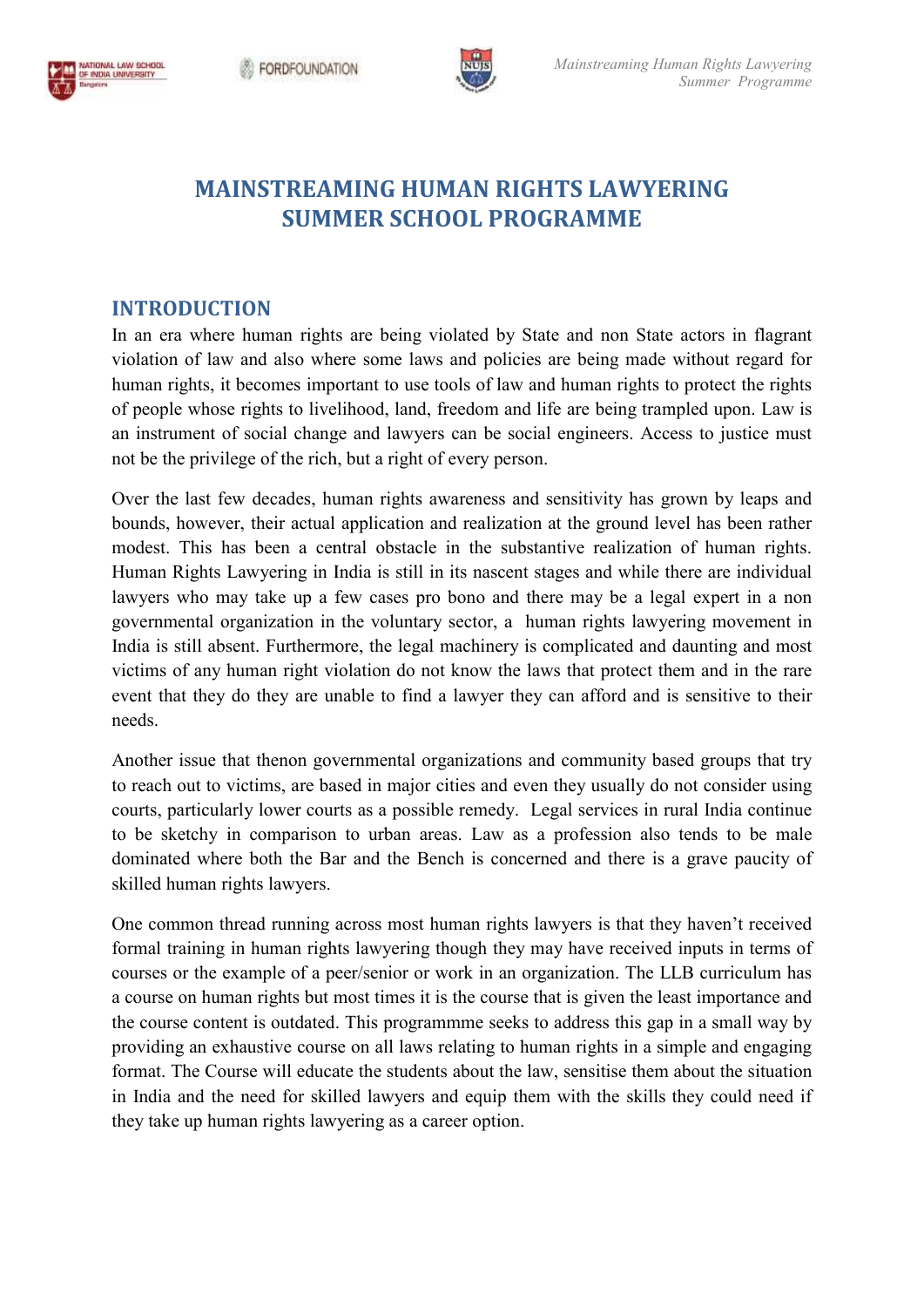

This Programme will introduce students to new ideas of human rights and new ways of approaching law. Remedies to address rights issues will be one of the key points examined. It will also explore methods of looking at law and policy critically. Human rights lawyering with subject skills as well as soft skills will be introduced by experts and practitioners. There will also be a short component of immersion/ practical training/ simulation exercises. While sensitizing the students and equipping them with all the skills they will require to be a sensitizing the students and equipping them with all the skills they will require to be a competent human rights lawyer the programme will explore career options in human rights lawyering and encourage the students to take up the same. will also explore methods of looking at law and policy critically. Human rights lawyering with subject skills as well as soft skills will be introduced by experts and practitioners. There will also be a short component of rights issues will be one of the key points examined. It<br>at law and policy critically. Human rights lawyering<br>will be introduced by experts and practitioners. There<br>nersion/ practical training/ simulation exercises. While

The objective of the training programme will be threefold, it should:

- **-** Impart **knowledge,**
- **-** Equip the participants with essential **skills,** and
- Develop and sensitize the participants **attitude**

The curriculum of each day will be a combination of all three facets.

## **A. Knowledge:**

NATIONAL LAW SCHOOL<br>OF INDIA UNIVERSITY

A proper understanding of the law and procedure is essential to be an effective lawyer. The theoretical part of the programme is structured to give clear and indepth knowledge of the laws relating to human rights and clari theoretical part of the programme is structured to give clear and indepth knowledge of the laws relating to human rights and clarify doubts or correct any misconceptions about the law, the students may have. The course will cover all areas of human rights law especially recent the students may have. The course will cover all areas of human rights emerging legal issues that may have been missed out by their colleges.

We will provide the students with comprehensive resource material, compilations of case law and recommended readings to take home that will give them a detailed and analytical understanding of the legal intricacies of the laws relating to human rights. will provide the students with comprehensive resource material, comprecommended readings to take home that will give them a deta rstanding of the legal intricacies of the laws relating to human rights.

#### **B. Skill Development:**

From the time a lawyer meets a client till the conclusion of the case there are numerous essential skills that a lawyer must master. The programme will train the counseling, examination and cross examination of witnesses, drafting of notices and pleadings, strategies to use when approaching the court, presentation and public speaking counseling, examination and cross examination of witnesses, drafting of n<br>pleadings, strategies to use when approaching the court, presentation and publi<br>skills, negotiations and mediation, how to initiate and campaigns an time a lawyer meets a client till the conclusion of the case there are numerous skills that a lawyer must master. The programme will train the students in client g, examination and cross examination of witnesses, drafting students in client

We will bring renowned experts in each field to provide their unique and valuable inputs while discussing their personal experiences.

## **C. Sensitization:**

To be an effective human rights lawyer it is essential that the participants are able to empathize with their clients and be sensitive to their needs. This can be done students to the realities of the situations that many survivors of human rights violations face. be an effective human rights lawyer it is essential that the participants are able to athize with their clients and be sensitive to their needs. This can be done by exposing the ents to the realities of the situations fact by exposing the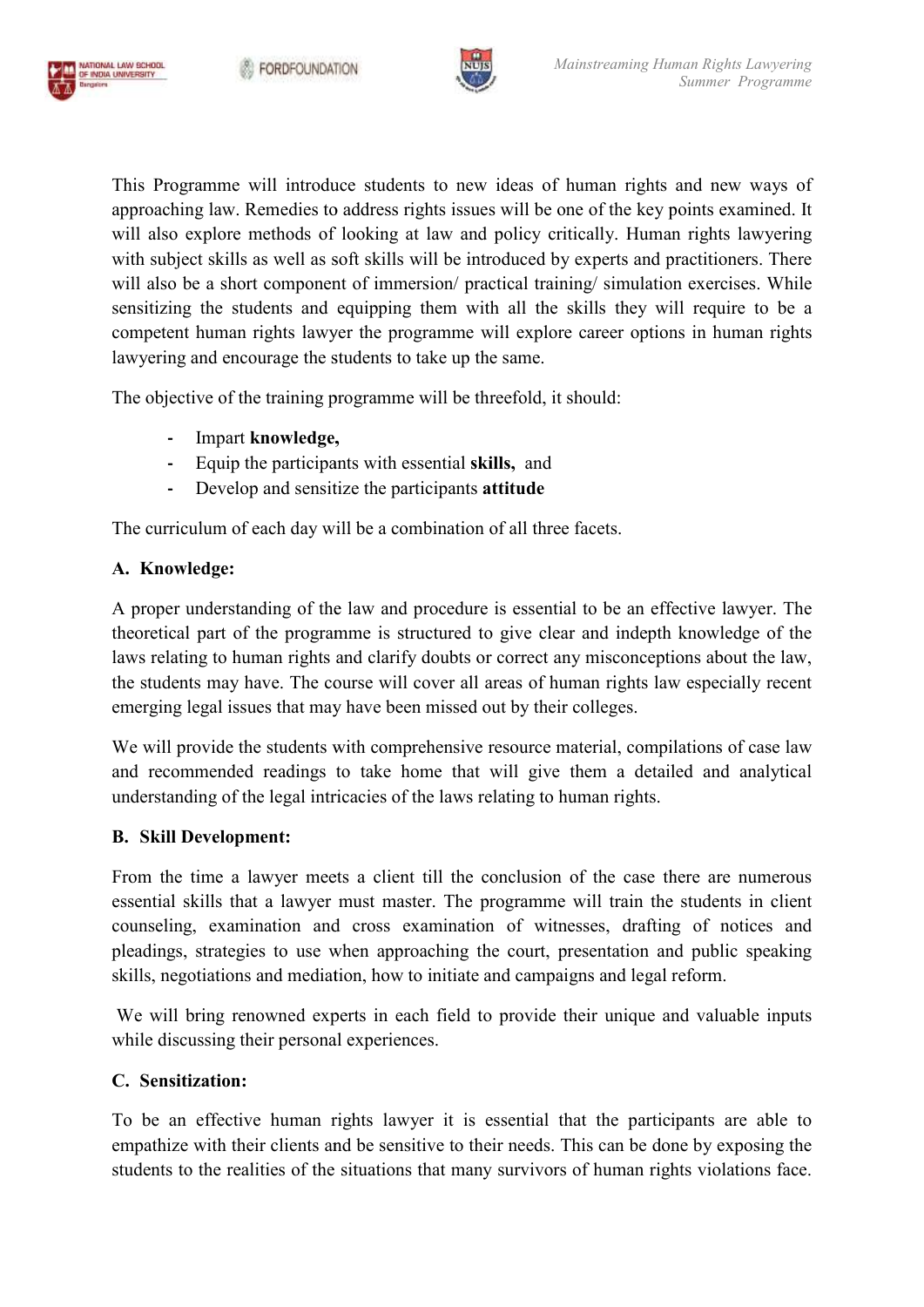



Screening of documentaries and interacting with survivors and people involved in the human rights movement will also help realize the gravity. rights movement will also help realize the gravity.

## **PROGRAMME DETAILS**

The training programme will be held from 9.30 am to 6.30 pm from May  $10^{th}$  to June 10, 2013. (Tentatively) All students are expected to attend all days of training. At the end of the programme the students will have to write a theoretical examination and complete a practical programme the students will have to write a theoretical examination and complete a practical examination based on what they have learnt in the 30 days. They will also be graded based on examination based on what they have learnt in the 30 days. They will also be graded based on their participation and inputs in each day's activities. The students will also have to submit a 3000 word paper on a problem of human rights violation in their local state and a plausible legal strategy to combat the same. Only those students who get over 50% of the total marks will pass and be given a certification for completion of the course. between of human rights violation in their local state at strategy to combat the same. Only those students who get over 50% of pass and be given a certification for completion of the course. ief outline of the three traini Summer Programme<br>
Interacting with structures and people involved in the human<br>
Interaction and the base of the properties and the properties<br>
Interactions are expected to studied from 10.000 pm from May 10<sup>th</sup> to Junc 10,

A brief outline of the three training modules is give below:

- A. Knowledge :
	- a. Legal Theory: the position of law and the remedies available
	- b. Land mark judgments
- B. Skill Development
	- a. Client Counselling and interviewing
- b. Non Verbal Communication and Body Language Particulary: the position of law and the<br>
k judgments<br>
Iment<br>
unselling and interviewing<br>
al Communication and Body La<br>
ttegy<br>
ad and use case law<br>
Interpretation<br>
skills<br>
g Judges and Public Speaking<br>
and Cross Examinatio
	- c. Legal Strategy
	- d. Drafting
	- e. How to read and use case law
	- a. Statutory Interpretation
	- b. Research skills
	- c. Addressing Judges and Public Speaking
	- d. Evidence and Cross Examination
	- e. Negotiation, mediation and arbitration
	- f. How to conduct a a legal awareness programmes
- C. Sensitization
	- a. Watching documentaries
	- b. Field Trips to Police Stations, Forensic Labs etc.
	- c. Interacting with victims of human rights violations
	- d. Interacting with key participants of human rights struggles and movements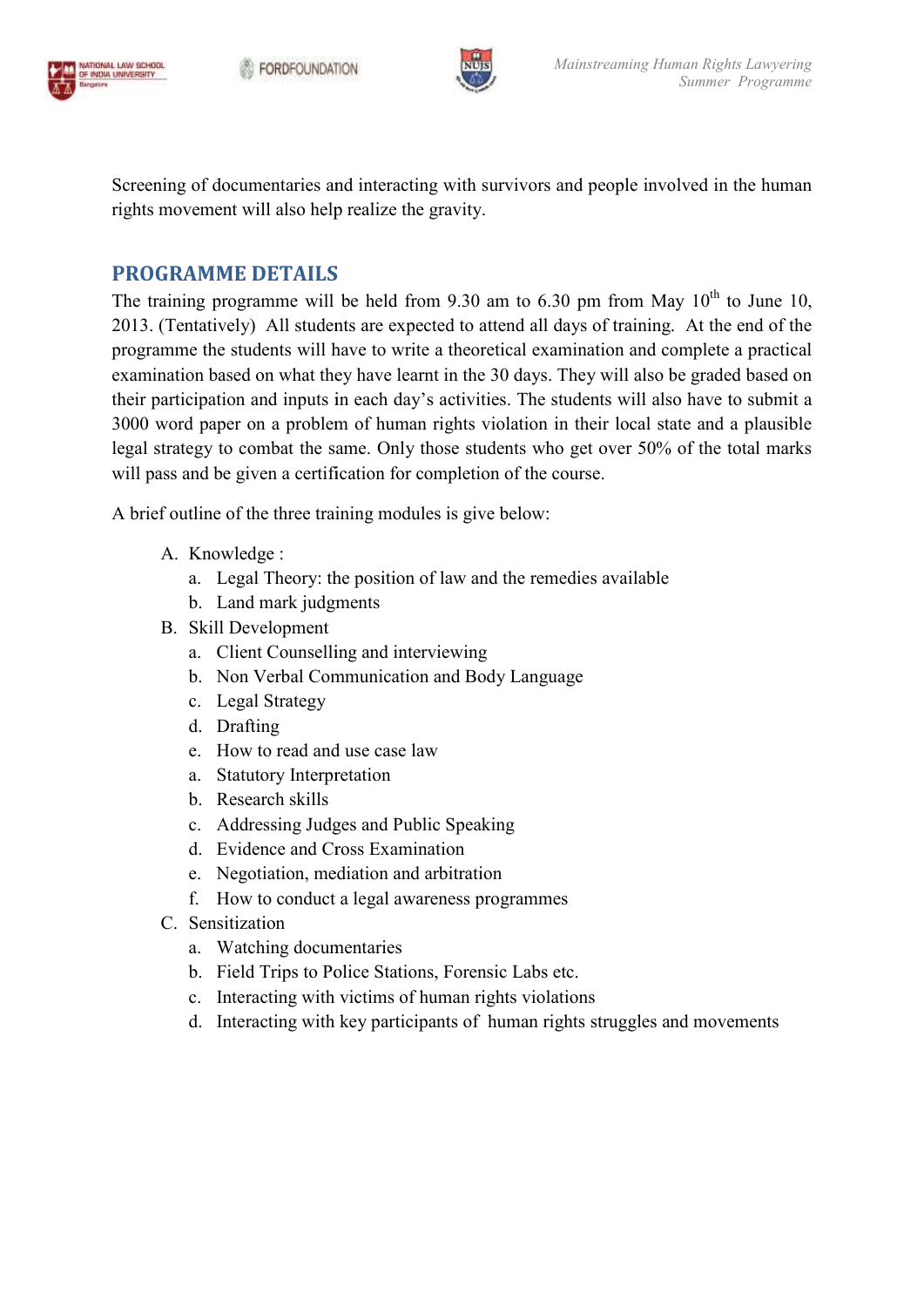



## **THEORETICAL COURSE CONTENT**

- Participants will be asked to situate themselves and their personal experiences of violation and discrimination their personal experiences of<br>powering<br>Human Rights<br>Social and Cultural Rights
- Human Rights Mapping
- Social Movements
	- o Laws and efforts made to change them
	- o Role of state and non state actors
- Concept of Rights
- Constitution of India
	- o Fundamental rights
	- o Important judgments
	- o Elements of rights and duties and how it is empowering
	- o International conventions and how to use them
		- **-** United Nations Universal Declaration of Human Rights
		- ternational conventions and how to use them<br> **-** United Nations Universal Declaration of Human Rights<br>
		 International Convention on Economic, Social and Cultural Rights
	- **-** International Convention on Civil and Political Rights and the Optional Protocol - International Convention on Civil a<br>
	Protocol<br>
	- CEDAW<br>
	- ILO Conventions<br>
	inal Justice System<br>
	o The role of state, powers and limitation<br>
	o The role of police, powers and limitation
		- **-** CEDAW
		- **-** ILO Conventions
- Criminal Justice System
	- o The role of state, powers and limitation
	-
	- o Role of prosecutor
	- o Rights related to arrest
	- o Custody
	- o Torture
	- o Self incrimination
	- o Confessions
	- o Blood tests
	- o Dying declarations
	- o Rights of accused
	- o Fair trial
	- o The first information report
	- o Arrest of females
	- o Witness protection
	- o Preventive Detention
	- o Custodial Death
	- o Encounter Killings
	- o Disappearances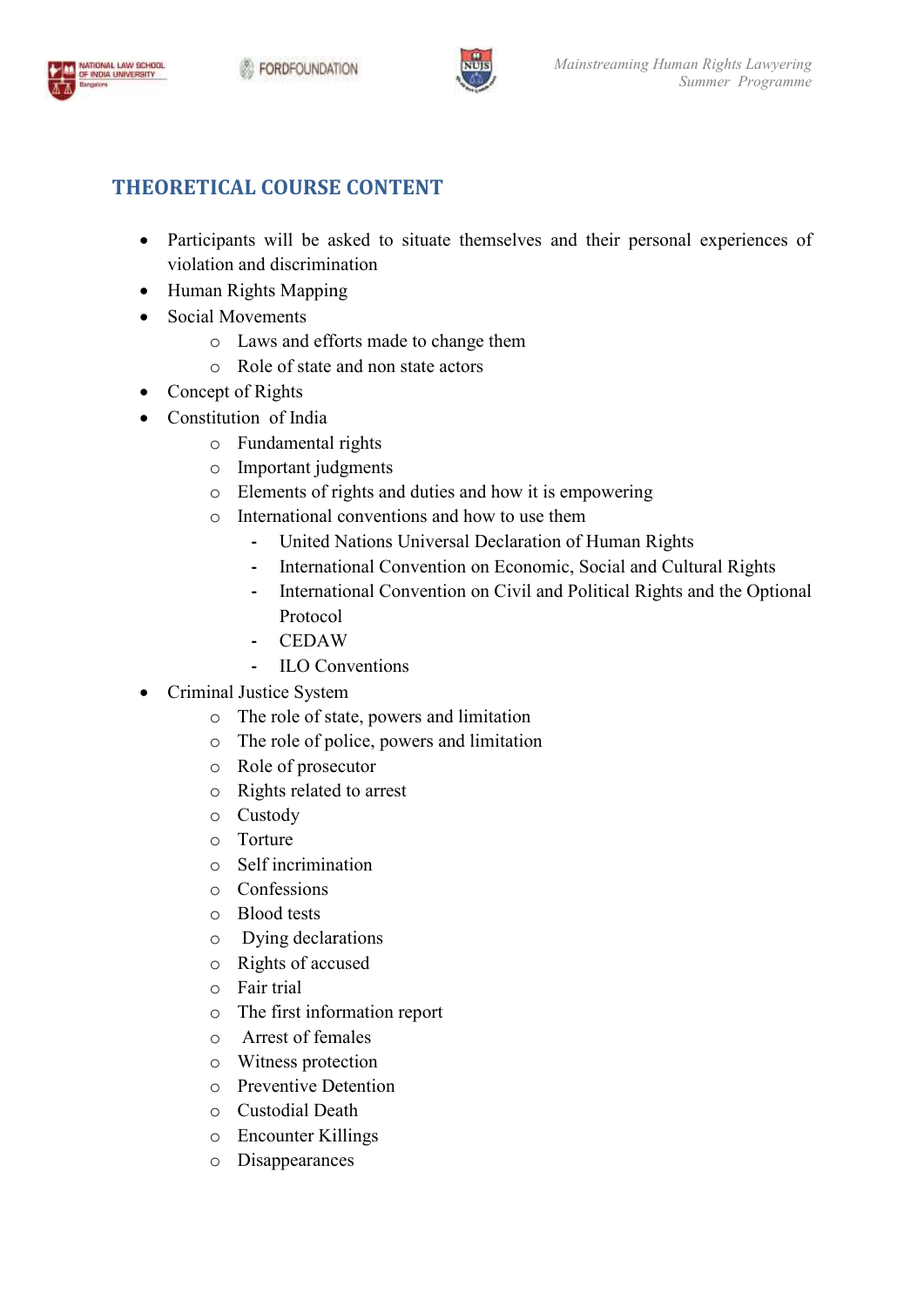



- o Bail
- Access to Justice
- Human Rights in conflict zones
	- o Kashmir
	- o North East
	- o Telangana
	- o Chhattisgarh
	- o POTA, AFSPA, TADA and other repressive laws
	- o The need for these special laws tested against the constitution
	- o Refugees
		- Naturalization
		- Renewal of refugee certificates
- Registration of new-arrival refugees TADA and other represses and other represent all laws tested and all laws tested and the mew-arrival refugees
	- Residence permits
	- Asylum applications
	- Deportations
	- Mass migrations
	- Ethnic/ racial discrimination against refugees
- Right to Natural resources
	- o Access to Natural Resources and environmental law
	- o Right to Property, land laws and Mining
	- O Land acquisition and conflicts arising for the same<br>
	 Special Coastal Zones<br>
	 Panchayat Act<br>
	 Rehabilitation policies
	- o Special Coastal Zones
	- o Panchayat Act
	- o Rehabilitation policies
	- o Intellectual Property Laws

o

- Labour Laws
	- o Wages
	- o Service Conditions
	- o Rights during termination
	- o Child labour
	- o Bonded labour
	- o Migrant labour
	- o Agricultural workers
	- o Traditional occupations (snake charmers and bear trainers)
	- o Women at work
- Equal employment opportunities for women and labour laws relating women, maternity benefits, working conditions , remuneration etc Summer *Programme*<br>
sual laws tested against the constitution<br>
rtificates<br>
rtificates<br>
prival refingees<br>
prival refingees<br>
prival refingees<br>
prival refing for the same<br>
sual Mining<br>
sual Mining<br>
sual of the same<br>
sual priv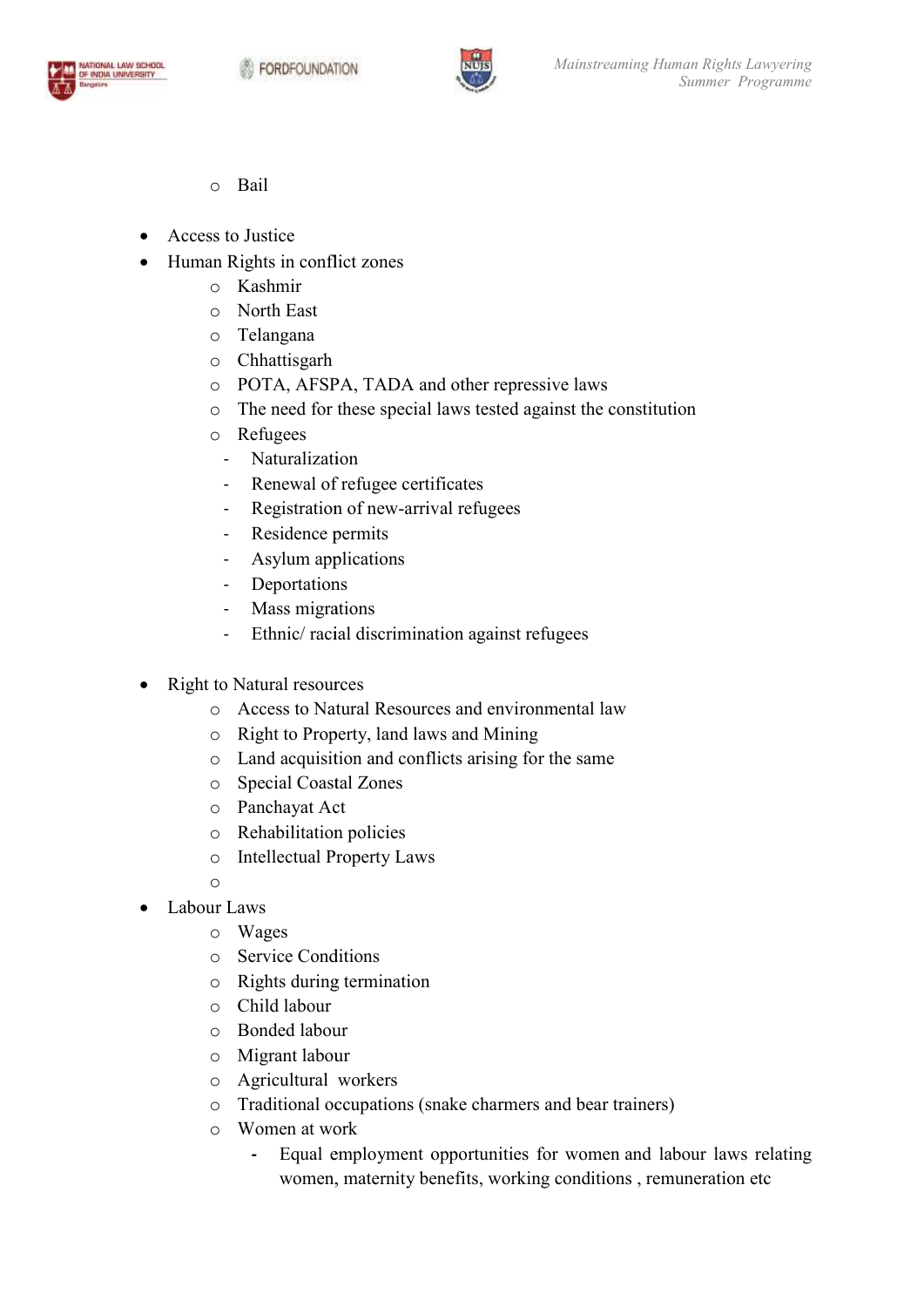

- **-** Sexual harassment at the workplace
- Gender and law in relation to
	- o State
		- **-** State policy, reservation
		- **-** State commissions
		- **-** State inflicted violence and discrimination
		- **-** Judicial safeguards to protect women
	- o Community
		- **-** Rape and sexual assault
- Formal Superiors 1<br>
Judicial safeguards to protect women<br>
Judicial sexual assault<br>
Trafficking for commercial work, sexual exploitation, domestic work, marriage exual exploitation, domestic work,<br>
s<br>
s<br>
of women/adolescent girl<br>
e abortions (PCPNDT Act)<br>
orce, maintenance<br>
rights<br>
nd compensation schemes<br>
(Care and Protection of Children)
	- **-** Sex workers
	- **-** Honour killings and KhapPanchayats
	- **-** Witch hunting and acid attacks
	- **-** Reproductive and sexual health rights of women/ adolescent girl Witch hunting and acid attacks<br>Reproductive and sexual health rights of wort<br>y<br>Female infanticide and sex selective abort<br>Domestic violence<br>Matrimonial disputes, custody, divorce, m<br>Women's property and inheritance rights
	- o Family
		- **-** Female infanticide and sex selective abortions (PCPNDT Act)
		- **-** Domestic violence
		- **-** Matrimonial disputes, custody, divorce, maintenance
		- **-** Women's
		- **-** Child marriage
	- o Women's commission and state policies and compensation schemes
- Rights of children
	- o Abuse in all forms
	- o Trafficking
	- o Labour
	- o Child marriage
	- o Right to education
	- o Child health and nutrition
- o Juvenile Justice System (Juvenile Justice (Care and Protection of Children) Act, JJ Board and procedure to appear before Board) Sonner Programme<br> **Summer Programme**<br> **a** devia relation to<br> **State policy, reservation**<br> **-** State policy, reservation<br> **-** State influcted violence and discrimination<br> **-** Judicial sateganeds to protect women<br> **Community**
- Caste
	- o Constitutional standards
	- o Civil Rights Act
	- o Atrocities Act
	- o Manual scavenging
	- o Dalit/ Adivasi women's rights